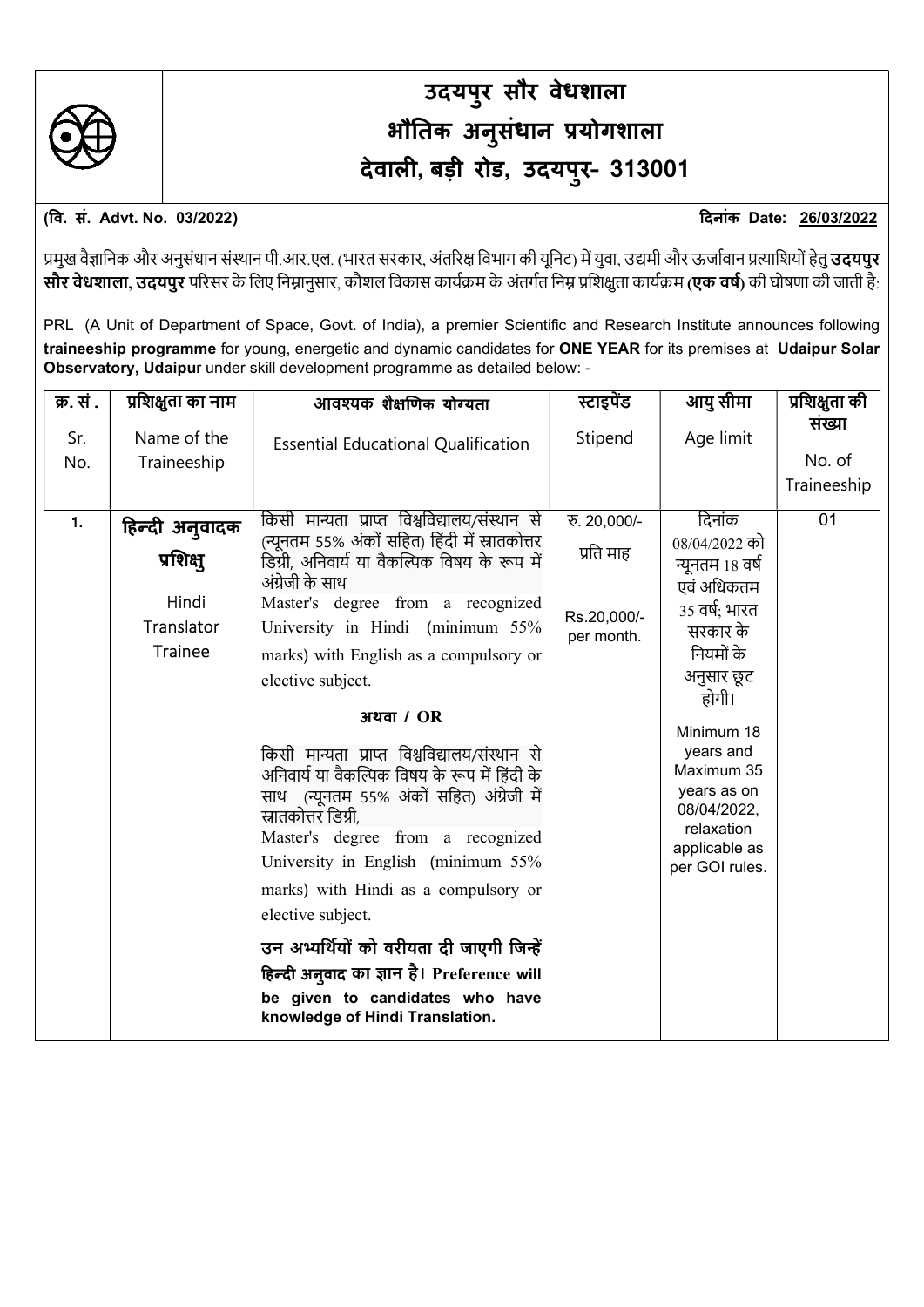| 2. | तकनीकी प्रशिक्ष् | आईटीआई (टर्नर / फिटर टेड)                                                | $\overline{6}$ . 12,000/- | दिनांक                                   | 01 |
|----|------------------|--------------------------------------------------------------------------|---------------------------|------------------------------------------|----|
|    | <b>Technical</b> | प्रथम श्रेणी में (न्यूनतम 60% अंकों के साथ)                              | प्रति माह                 | 08/04/2022 को<br>न्यूनतम १८ वर्ष         |    |
|    | <b>Trainee</b>   | 1 – 2 साल का अनुभव वांछनीय है                                            |                           | एवं अधिकतम<br>$26$ वर्षः भारत            |    |
|    |                  | <u>प्रशिक्षण का क्षेत्र</u>                                              | Rs.12,000/-<br>per month. | सरकार के                                 |    |
|    |                  | उ.सौ.वे. कार्यशाला में संबंधित ट्रेड में की जाने                         |                           | नियमों के                                |    |
|    |                  | वाली निर्माण/रखरखाव गतिविधियां<br>Construction/Maintenance activities in |                           | अनुसार छूट<br>होगी।                      |    |
|    |                  | the respective trade of USO workshop                                     |                           | Minimum 18<br>years and                  |    |
|    |                  | लेथ मशीन पर टर्निंग, कटिंग एवं ड्रिलिंग                                  |                           | Maximum 26                               |    |
|    |                  | Turning, Cutting, drilling on Lathe<br>machine                           |                           | years as on<br>08/04/2022,<br>relaxation |    |
|    |                  | इंस्ड्रमेंटेशन लैब में फेब्रिकेशन और फिटिंग<br>संबंधी कार्य              |                           | applicable as<br>per GOI rules.          |    |
|    |                  | Fabrication and<br>fitting<br>work<br>at<br>Instrumentation lab.         |                           |                                          |    |

उम्मीदवारों की पात्रता की जांच की जाएगी और उसके बाद ही पात्र स्क्रीन्ड -इन उम्मीदवारों को कौशल परीक्षा के लिए बुलाया जाएगा।

Candidate's eligibility will be scrutinized and only eligible screened-in candidates will be called for skill test.

कौशल परीक्षा में भाग लेने वाले इच्छुक सभी उम्मीदवारों को हमारी वेबसाइट www.prl.res.in (->Opportunities->Job vacancies) से संबंधित प्रशिक्षुता का आवेदन प्रपत्र डाउनलोड करना होगा। विधिवत भरे हुए आवेदन प्रारूप एवं निम्नलिखित दस्तावेजों की स्वयं सत्यापित प्रतियों की स्कैन कॉपी एकल पीडीएफ फाइल में दिनांक 08/04/2022 तक recruit@prl.res.in पर भेज दें।

All candidates willing to appear for skill test should compulsorily download application form for respective traineeship from our website: www.prl.res.in  $\Theta$  pportunities $\Theta$  vacancies) and send the scanned copy of the duly filled application format along with self-attested copies of the following documents to recruit@prl.res.in by 08/04/2022 in single PDF file.

- i. जन्म प्रमाण पत्र / Date of Birth
- ii. 3ावश्यक शैक्षणिक योग्यता / Essential Educational Qualification
- iii. जाति प्रमाण पत्र (यदि लागू हो) / Caste Certificate (if applicable)
- iv. विकलांगता प्रमाण पत्र (यदि लागू हो) / Disability certificate (if applicable)
- v. अनुभव प्रमाण पत्र (यदि लागृ हो) / Experience Certificate (if applicable)

उपरोक्तानुसार आवेदन प्रारूप एवं दस्तावेजों की प्रतियां/ विज्ञापित मानदंडों को पूरा नहीं करने वाले उम्मीदवारों को सरसरी तौर पर खारिज कर दिया जाएगा। उपरोक्त आवेदन प्राप्ति की निर्धारित तिथि के बाद प्राप्त आवेदन पर विचार नहीं किया जाएगा। उपरोक्त ईमेल के अलावा अन्य किसी प्रकार से भेजे गए आवेदन अस्वीकार कर दिए जायेंगे। उ.सौ.वे./पी.आर.एल. द्वारा लिया गया निर्णय उम्मीदवारों पर अंितम और बाȯकारी होगा।

Candidate applied without application format and copies of documents as mentioned above / candidates not fulfilling advertised norms, shall be summarily rejected. Application received after above mentioned date will not be entertained. Applications sent through any other mode except abovementioned email will be summarily rejected. The decision taken by PRL/USO shall be final and binding on the candidates.